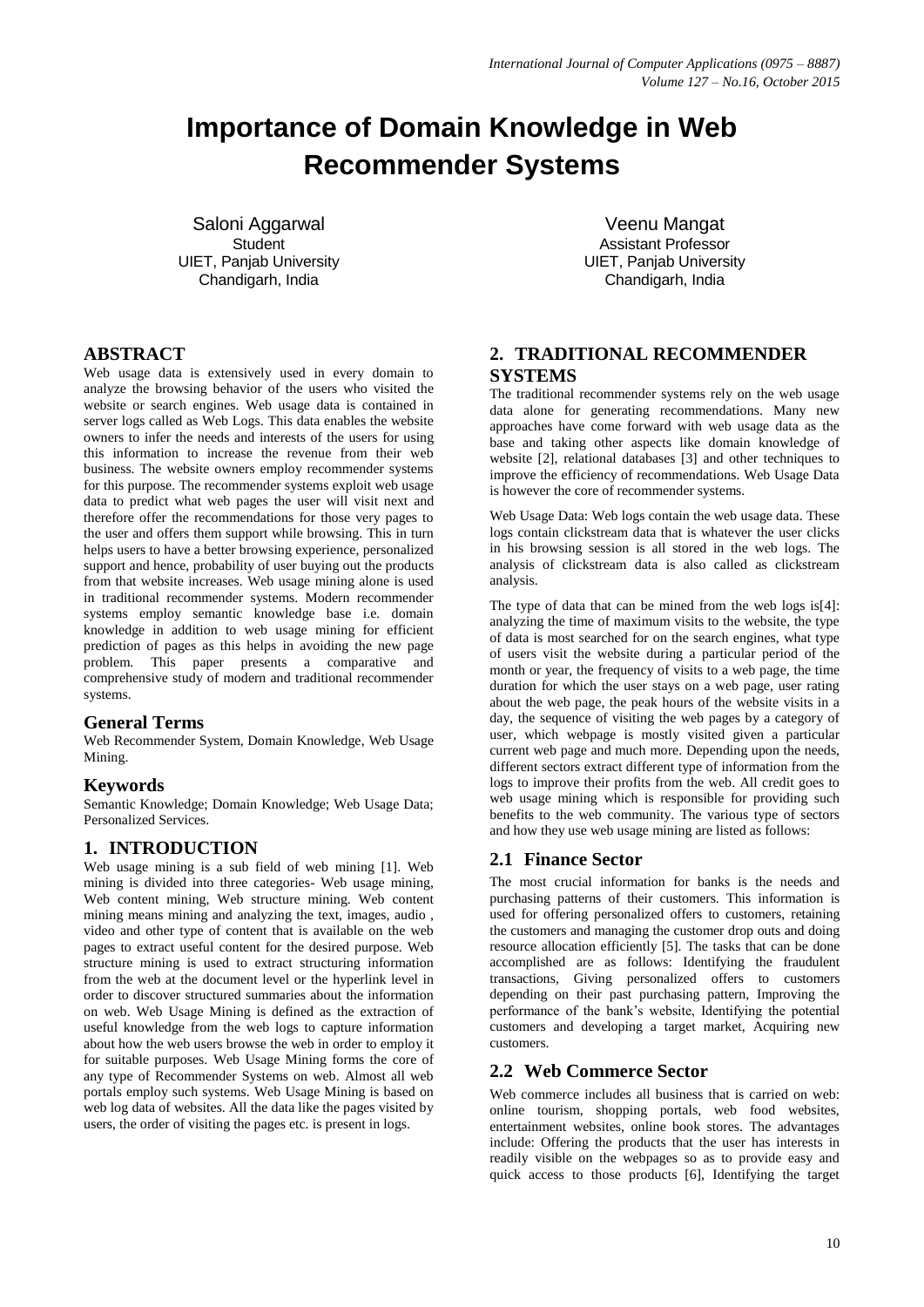customers and avoiding the marketing cost of marketing to non-interested customer segments, Web site layout is optimized for better browsing quality for users, Intelligence business system for predicting the demands of customers by mining customer's probability of purchase.

## **2.3 Search Engine Sector**

When a user enters a search query in the search engine form, the search engine displays a number of web pages on the result page. The web page of highest importance is displayed on the top and the lowest priority web page is displayed at the bottom. Hence, the web pages are displayed in the decreasing order of their relative importance. Grading system [7] is used for assigning the priorities in which a web crawler is deployed, web crawler analyses the possible list of web pages that are to be displayed as a result of the search query, generates a queue of their URLs and crawls them thereby bringing the highest grade web page to the user from the server. This web crawler is given higher access to the web pages having higher grade.

## **2.4 Mobile Search Engine Sector**

The web search engines of handheld devices are little different from the normal search engines because of the short form space leading to shorter queries. Shorter the query, less relevant the results will be. Therefore to get good results in response to short query, mobile devices nee to employ an architecture that analyzes the web usage logs to bring relevant results in top and least relevant on bottom. PMSE client server architecture has been which works as follows [8]: firstly user profile information is used and interests of the user are captured by mining on past web sequences of the user in the web logs, A feature set is designed that contains user preferences personalized according to his profile information, then the results that were to be displayed otherwise are reordered as per user preferences to give personalized results.

# **2.5 Social Network Sector**

Social networks use web usage mining to increase the number of connections among the social networks users and thereby increasing the amount of usage of their websites [9]. The option of "people you might know" is an example of this type of connection increasing strategy. The recommender system employed in social networks analyze the web usage of the users from the web logs and find out the users with similar interests, large number of common friends, relevance between two people based on their geographical location or background history like same education place etc. Another benefit [10] is "opinion mining" which is done extensively on twitter. Today the most extensive usage of web mining is in the field of social networks. Another application of web usage mining through social websites is the advertisement feature where the e-commerce websites can offer various products and services to the users on the social media. It acts as an advertising platform for e-commerce industry.

# **2.6 System Improvement**

Web usage mining is employed for understanding the traffic on web that provides the basis for making plans and policies data distribution, network settings and transmission, Web caching or load balancing [11]. Also web usage mining helps discovering patterns that help detecting intrusion, attempted break-ins etc. corresponding to which web sites can be modified and the probability of such frauds can be decreased.

## **2.7 Web Designing Sector**

Web usage mining also helps in maintaining the website attractiveness. The web site layout is an important factor for many websites for example, an e-commerce website would display a product catalog for its customers ad that catalog should be attractive and in correct layout both structurally and in term of content. A detailed feedback on user behavior can be acquired using web usage mining thereby, helping the website designer to design the website accordingly [12].

# **2.8 Intra-Organizational use**

An organization might need to evaluate the browsing behavior of its members in order to carry out some survey task or take some decisions about the organization as a whole. This can be done by mining the log of the website. The members could be students, employees, managers, faculty etc. depending upon the domain. Information extracted would be- what is the peak time of usage of the website, what type of modules are more frequently visited, what subjects interest the users more etc.[13].

# **3. TWO APPROACHES**

Web page recommender systems are based on either of the two approaches [14]:

## **3.1 Content based Filtering**

In content based filtering the recommendations are made based on the amount of interest of the user in different web pages/ products. The interest is estimated from past navigational behavior of the user- the rating of the web pages by the user, the sequence of web pages mostly visited by the user and the user responses to various questions asked to the user. It has a limitation that the users do not always give accurate ratings or correct answers to the survey questions. Also new user problem may be encountered.

# **3.2 Collaborative Filtering**

In collaborative filtering, recommendations are based on the user's similarity with other users. Similarity may be calculated using 2 factors:

## *3.2.1 User profile information*

The users with similar profile like age, sex, geographical location are grouped into one cluster. Limitation is that it may lead to irrelevant recommendations because of no knowledge about user interests.

## *3.2.2 User interests*

The users with similar browsing patterns are grouped. The users' past navigational patterns are analyzed and users with similar interests are put together. But it has a limitation of Sparsity and scalability [14]. The computation time of similarity increases with increase in number of users.

# **4. GAPS IN TRADITIONAL RECOMMENDER SYSTEMS**

The various limitations of traditional approaches have been mentioned in the previous section. However these problems can be generalized and categorized under two broad categories. The two main gaps in the traditional recommender systems are that either it can show irrelevant recommendations or it might show no recommendations [15] at all. In the first case, the results are irrelevant providing zero support to the user and rather spoiling the browsing quality by offering wrong recommendations. In the latter case, in case of no recommendations, the very essence of the recommender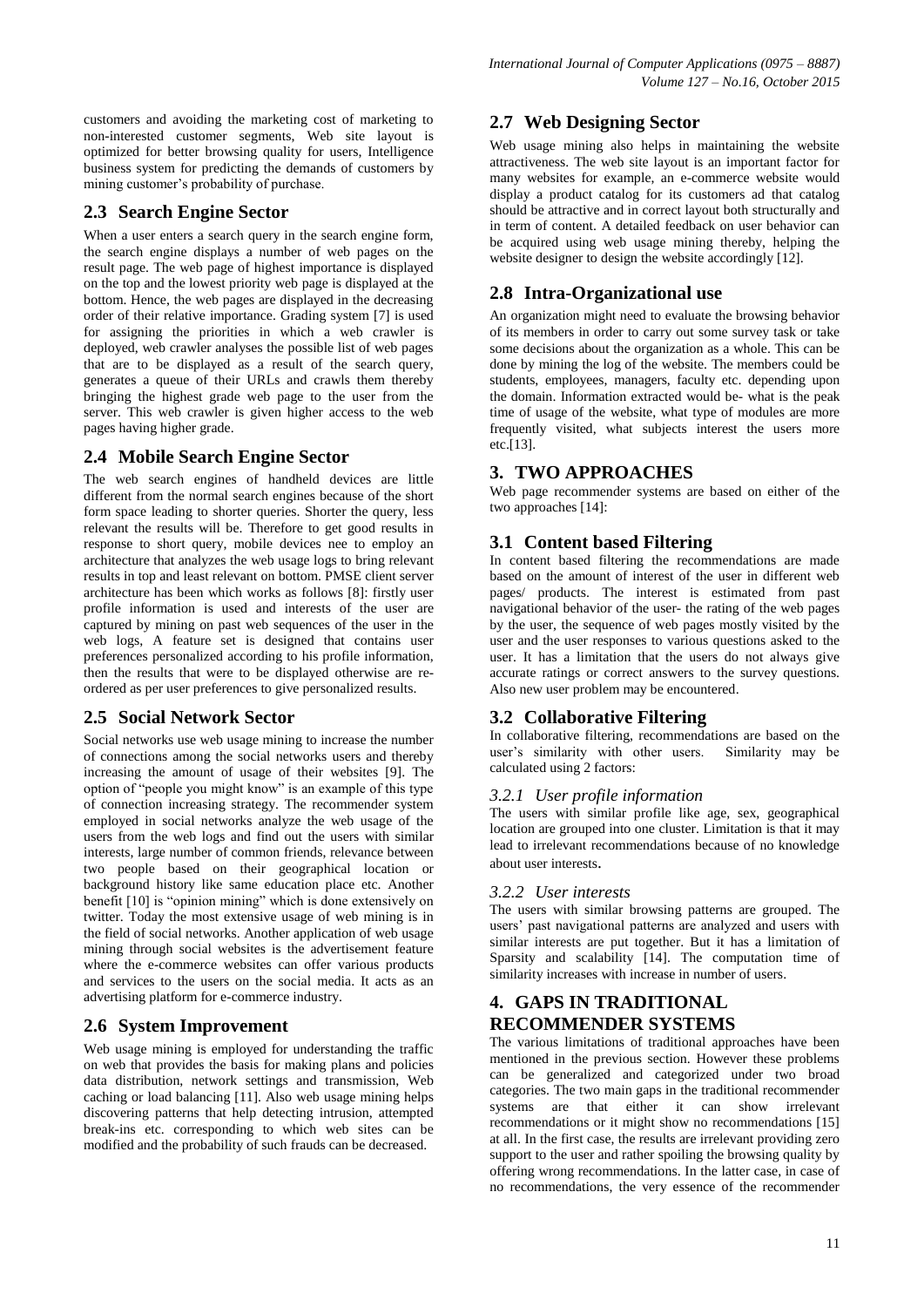systems fails that is the system fails and can no longer offer any recommendations to the user. Both the cases have been discussed as follows:

## **4.1 Irrelevant Recommendations**

**New User**: This happens when the User is new to the website and has no past browsing history with the website he is visiting. This means the recommender system tries to fetch predictions for the user by matching his profile information with the profile information(content based filtering) of the existing users of the website based on aspects like- same sex, same age, same geographical location etc. and then offering him the webpages based on the clickstreams of the similar users. That is the recommender system tries to offer him predictions as it would have offered to the existing users of similar nature. This might lead to inaccurate recommendations as the interests of the user might be different despite having same attributes like same sex and same age etc. Also for the new user if the system tries to compute the similarity with other users based on the interests(collaborative filtering) the problem of accommodating large number of users arises so a calculating similarity for every new user is a practical limitation, some generalization technique is required that can be applied to all the new and existing users alike.

## **4.2 No recommendations**

**New Page Problem [15]**: This is the major problem that has not been addressed by either of the two traditional approaches. For large websites, this happens when a user visits some web page that has not been visited previously by anyone, neither by other users, nor by himself. Therefore, no web usage mining based recommender system (be it any approach) can offer any recommendations at all, not even in infinite amount of time. This happens because the system cannot find any clickstream sequences in the web logs that contain that very particular web page on which the user is currently which in turn means it cannot find any web page that has been visited after this web page, thereby leading to failure of recommender system in offering any kind of web page predictions to the user.

## **5. MODERN RECOMMENDER SYSTEMS**

Modern recommender systems use the concept of Semantic Web Usage Mining. Semantic web usage mining is based upon the semantic (domain knowledge) of the website that is visited by the user. Domain knowledge or the Semantics knowledge of the website means the information about the content that is present on every webpage of the website, for example, the "contact us" web page of a website will contain content like address of the company, phone number of the company HR, the directions to reach the company, email ID etc. This type of knowledge is extracted from every web page and incorporated into a new model called as Domain Knowledge Base or the Semantic Base. This Domain Knowledge base is combined along with the Web Usage Data and then mining is done on the integrated output model that contains both web usage information and website's content knowledge to predict efficient web pages for users.

**Modern recommender systems as a solution to the problems of traditional systems:** The modern recommendersystems are completely free from the problem of "No recommendations" i.e. the New Page problem [15]. However the first problem i.e. New User problem has not been completely eliminated but addressed considerably because of domain-knowledge being the other pillar in addition to the similar-users being the basic pillar for offering recommendations by improving the response time.

The information about the web domain is extracted and developed into Domain Ontology (formal representation of domain knowledge as a graphical schema), then web usage data is extracted and integrated into the ontology to form a hierarchical model, then a web usage mining algorithm is implemented on top of it to offer recommendations.

**HOW IT WORKS:** When a user visits a New Page, Modern recommender system can offer recommendations to the user by mapping the existing web page sequences in the web logs onto the domain term sequences extracted using Domain Ontology [16]. Initially all the web pages are mapped to keywords (Domain Terms) that best represent the information contained in the web page. For example, a web page named as "*www.businessindia.com/shop-portalsupport*" is mapped to Domain terms: shop-portal and support. So when a user visits a page, say, "*www.businessindia.com/endusershopportalsupport*" that has never been visited previously by any user then this new web page can be related to keywords shopportal and support. And the domain term sequences (that have already been generated by mapping web page sequences to the domain terms)will be searched for, and the recommendations about which domain terms can be visited next will be generated- this in turn can again be mapped to the web page names corresponding to generated domain terms and hence, those pages will be offered as recommendations to the user.

# **6. STEPS IN MODERN/SEMANTICS-BASED RECOMMENDER SYSTEMS**

## **6.1 Construction of Domain Ontology**

In this phase, the domain terms are extracted from the web pages using a strategy- web page titles, metadata, html tags etc. that can accurately represent the information contained in the web page. Web page titles are the easiest and most widely used approach to extract domain terms because it is assumed that the web page titles are named as per the content of the web page and they are informative enough. This task is automated using software agents, most widely used of which is protégé [16].

After extraction of domain terms, the relationship hierarchy among the extracted terms is developed using formal ontology language that consists of relations [15] like- consists of, belongs to, has page, links to, to develop a graphical hierarchy of the domain terms among themselves. This is done on the basis of the webpages i.e. how the web pages are related to each other in the website ( the links between the pages), similarly domain terms are related to each other in the domain ontology.

# **6.2 Web Usage Data**

This is the second phase of the recommender system development. In this phase, the Web usage logs are mined to extract the web sessions for the particular user. The web session is defined as the time interval during which the user browsed the website continuously with start time t and end time l. The web session of the user is extracted that consists of a number of web page sequences that were followed by the user in that particular session.

Next, the web page sequences are analyzed one after the other by looking onto their titles(which are containers of domain terms extracted in phase 1) are chosen on the basis of their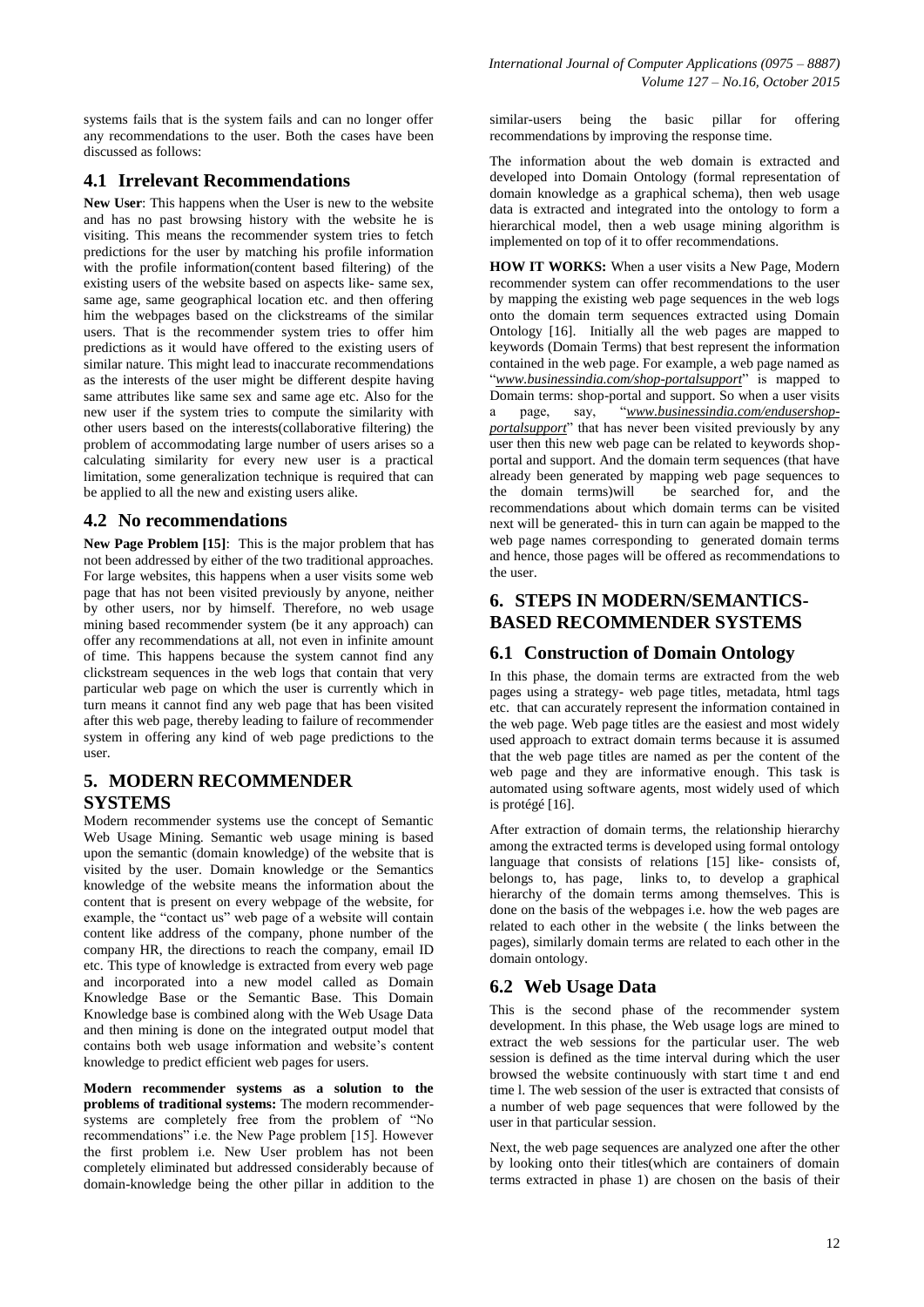frequency of occurrence in the web usage data. The domain term sequences are extracted from the web sessions. The domain term sequences once extracted are then mapped onto the Web pages by applying an algorithm that maps the sequences of domain terms to Web pages.This is done page by page [16] as follows:

*For every Web page*

 *For every term sequence*

 *For each term in the sequence*

 *If web page contains that term*

 *Increment term count for that webpage and go to next Term*

 *End*

 *If the complete term sequence occurs in webpage* 

 *Map that term sequence to the web page and move to next term sequence*

 *End*

 *Else* 

 *Move to next term sequence*

 *End*

*Else* 

 *Move to next Web page.*

*End*

Then for every pair of web pages, the common terms are identified and weights are allotted to every pair of web pages in the graph. More the number of common terms, more will be the weight of that pair of web pages. This process generates the semantically enhanced network of web pages and the relationship between the domain terms and the web pages is also established. The web page sequences that have more weights will be stored in the knowledge base.

## **6.3 Web page recommendation**

The current web page on which the user is present, the previously visited webpages before the current web page and the web page sequences extracted from phase2 are taken together as input. The sequences are matched on the domain ontology constructed in phase 1. The most weighted links that come on the matched sequences are considered. The position of the current web page on the weighted path of links selected from the domain ontology is identified. Now from this position, various links of this current position to the different terms to which it is related in the domain ontology are analyzed in the graph (domain ontology), the link with the highest weight is chosen. The term connecting this highest weight link is chosen as the next to be visited web page and is recommended to the user.

The resulting recommendations are more accurate and more relevant as far as user interests are concerned. Also the new page problem has been addressed completely. The performance of the recommender systems is measured using precision and satisfaction as the two parameters of verdict where precision is defined as the number of correct recommendations/ Total number of recommendations. Satisfaction is defined as the number of accessed recommendations/ Total number of recommendations. Modern recommendation systems perform considerably well as compared to the traditional systems because of being semantically enriched.

# **7. CONCLUSION**

Web Usage Mining is a very important field to carry out research and employ web intelligence. The web logs are storehouse of all the browsing information of the website and its users. Any type of information can be extracted from these logs depending upon the purpose. Based on these logs, web recommender systems have emerged out to be not only a useful but also an attractive filed of research with time. Recommender systems rely on these web logs and web usage mining for offering recommendations. However to exploit the benefit of web usage data in a complete manner, semantic data about the website is a very potential source for exploitation. It is the most emerging field of research today. The results shown by Domain Knowledge based web usage mining are way better than traditional mining algorithms. For future work, an efficient recommender system can be developed by applying a mining algorithm as well as automated domain ontology construction other than those applied already.

#### **8. REFERENCES**

- [1] Kosala, Raymond, and Hendrik Blockeel. "Web mining research: A survey." *ACM Sigkdd Explorations Newsletter* 2, no. 1 (2000): 1-15.
- [2] Dai, Honghua, and Bamshad Mobasher. "A Road Map to More Effective Web Personalization: Integrating Domain Knowledge with Web Usage Mining." In *International Conference on Internet Computing*, pp. 58-64. 2003.
- [3] Kazienko, Przemyshaw, and Maciej Kiewra. "Integration of relational databases and Web site content for product and page recommendation." In *Database Engineering and Applications Symposium, 2004. IDEAS'04. Proceedings. International*, pp. 111-116. IEEE, 2004.
- [4] Lu Chen, Qiang Su, "Discovering User's Interest at E-Commerce Site Using Clickstream Data,"  $10^{th}$ International Conference on Service Systems and Service Management (ICSSSM) IEEE 2013, pp. 124-129, July 2013
- [5] Omer Adel Nasser, Dr. Nedhal A. Al Saiyd, "The Integrating Between Web Usage Mining and Data Mining Techniques,"  $5<sup>th</sup>$  International Conference on Computer Science and Information Technology, pp. 243- 247, 2013.
- [6] Yanduo Zhao, "The Review of Web Mining in Ecommerce," Proceeding ICCIS'13 Proceedings of the 2013 International Conference on Computational and Information Sciences, pp. 571-574, 2013..
- [7] Anupma Surya, Dilip Kumar Sharma, "An approach for web page ordering using user session", Proceedings of 2013 IEEE Conference on Information and Communication Technologies(ICT), pp. 1009-1013, 2013.
- [8] Kenneth Wai-Ting Leung, Dik Lun Lee, and Wang-Chien Lee, "PMSE: A Personalized Mobile Search Engine," IEEE Transactions on Knowledge and Data Engineering, vol. 25, no. 4, pp. 820-824, April 2013.
- [9] Ting, IHsien. "Web mining techniques for on-line social networks analysis." In *Service Systems and Service Management, 2008 International Conference on*, pp. 1-5. IEEE, 2008.